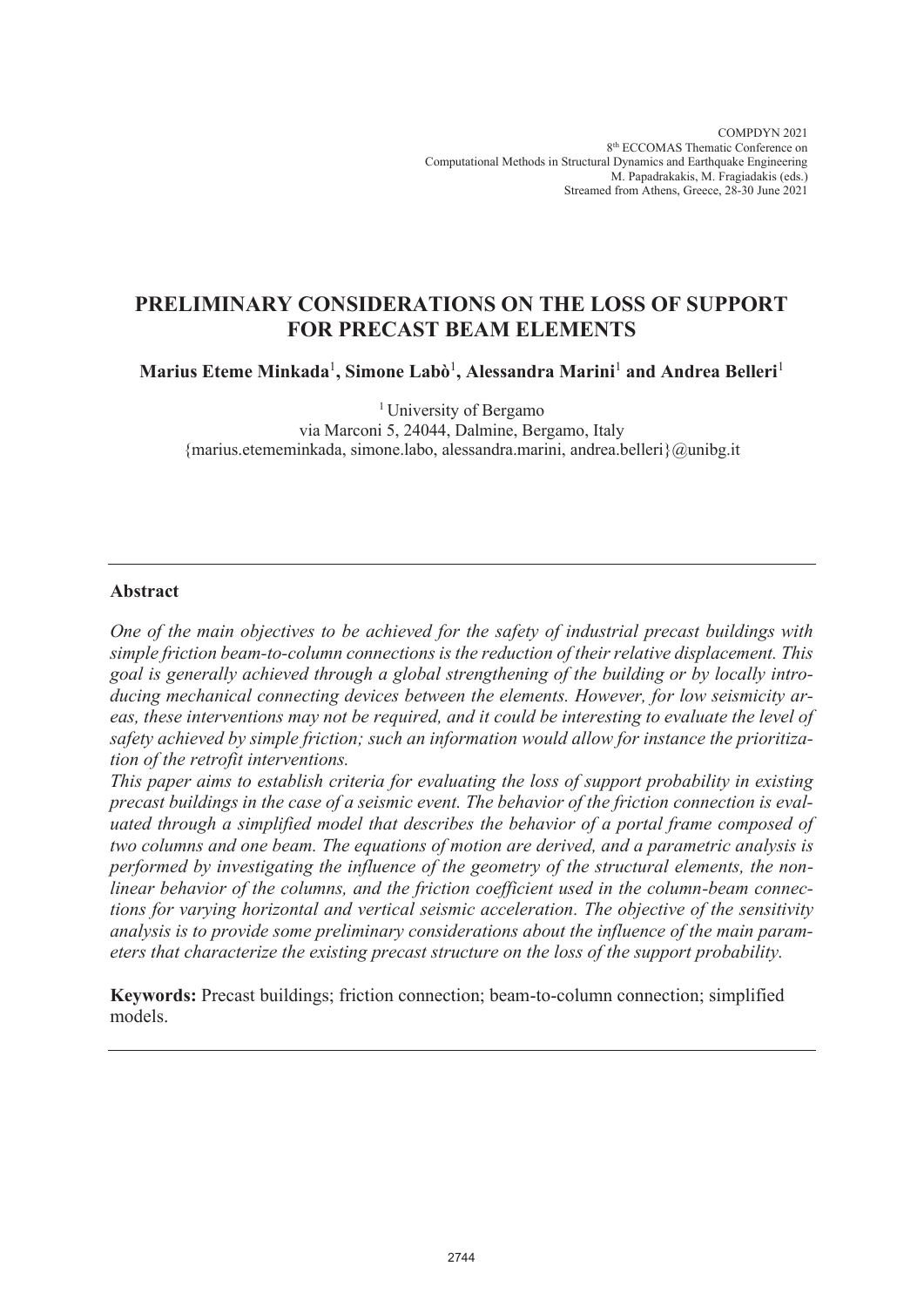### **1 INTRODUCTION**

The Italian building stock encompasses many precast concrete structures; the main advantage of this construction technology lies on high quality control materials and the short construction time. The typical structural layout of these buildings consists of a single story with a rectangular plan in which the bearing structure is made of prefabricated columns supporting double tapered prestressed beams. A great share of these buildings was designed before the enforcement of modern anti-seismic regulation codes and, therefore, they were not designed to withstand the horizontal loads.

The seismic events that occurred in 2012 in Emilia-Romagna, Veneto and Lombardy, highlighted the main vulnerabilities of existing precast industrial buildings [1, 2, 3, 4, 5, 6, 7, 8, 9]; the main vulnerabilities consist in the breaking of the fork, the overturning of the infill panels, the reaching of the ultimate rotation of the column, the loss of the beam-to-column support and/or the loss of the support of other roofing elements [10, 11, 12, 13, 14, 15, 16, 17]. The loss of the support is due to the absence of adequate structural detailing in the connection between beam and columns.

To date, in Italy, the implementation of mechanical devices between the structural elements of precast buildings (e.g. column and beam at the beam-to-column support) is required for new buildings and new technological solution have been studied in recent years [18]; such a detailing was not common practice in the past. However, for low seismicity areas, the seismic retrofit of these connections may not be necessary, and it could be interesting to evaluate the level of safety achieved by simple friction; such an information would allow for instance the prioritization of the retrofit interventions.

The problem of loss of support in friction beam-column connections has been previously addressed: Magliulo et al. [6] and Belleri et al. [1] evaluated the minimum value of the friction coefficient required to avoid the sliding of the beam under the hypothesis of perfect correlation between the maximum values of the horizontal and vertical components of the seismic inputs; Demartino et al. [19] approached the problem by defining simplified numerical finite element models of the friction beam-column connection, starting from the equations of motion of the friction connection considering a rigid block model having two degrees of freedom. Furthermore, the effect of the seismic-hazard disaggregation was considered. The results showed that the minimum friction coefficient required to prevent the sliding of the beam depends on the period of the structure and the damping coefficients used in the equations.

In this paper, a new analytical model is proposed for the evaluation of the seismic response of a simple portal frame with friction beam-column connections. The portal frame is described by means of a dynamic system with four degrees of freedom (DOF), 3 horizontal and 1vertical. The main novelty introduced by the present work relies on the simplified model proposed and on the evaluation of the influence of various parameters. Section 2 describes the proposed numerical model. In section 3, parametric analyses are carried out to evaluate the influence of the main parameters on the global response of the simplified model. In section 4, the analytical model is compared with finite element nonlinear time history analyses, carried out on a selected reference structure. Finally, a concise discussion of the results obtained in sections 3 and 4 and some considerations on possible improvements of the proposed model are made.

## **2 SIMPLIFIED SYSTEM DEVELOPMENT**

The simplified 4DOF system used to describe the transverse portal-like response of a typical precast industrial building is here introduced and described. Similar models were adopted in previous research work [20, 21, 22, 23, 19].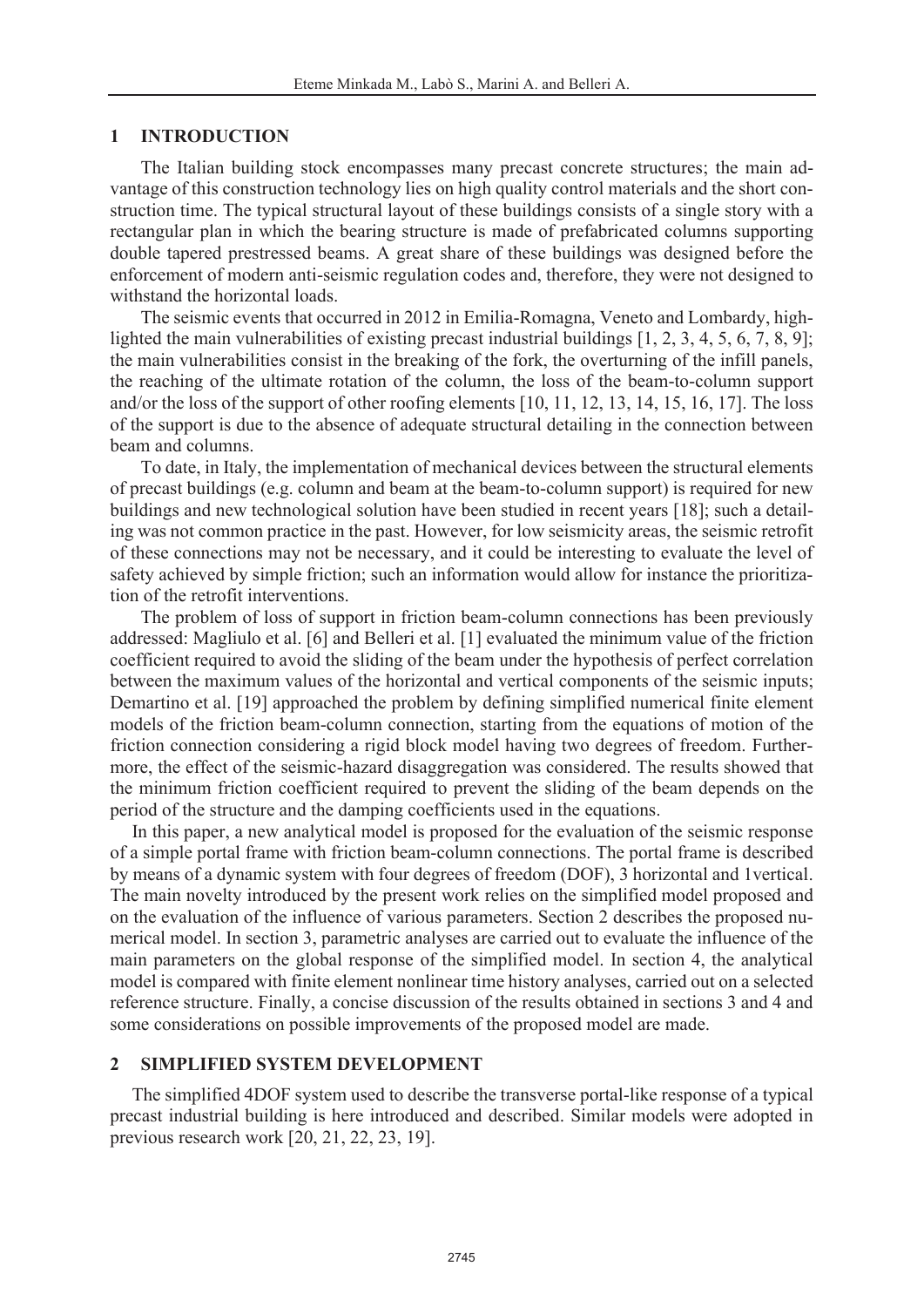### **2.1 Simplified model**

The lateral displacement of the 2 columns and the displacement of the beam is described through a system characterized by 3 horizontal DOFs plus 1 vertical DOF (Figure 1b); the simplified system consists of 3 masses connected by springs (*k1*, *k12*, *k23*, *k3*) and viscous dampers  $(c_1, c_{12}, c_{23}, c_3)$  and subjected to the ground horizontal and vertical accelerations  $(\ddot{X}_g, \ddot{Y}_g)$ . The chosen degrees of freedom to describe the behavior of the system are the horizontal displacements of the top of the two columns (*u1*, *u3*), and the horizontal and vertical displacement of the beam  $(u_2, v_2)$ . The simplified system is drawn in Figure 1b.



Figure 1: a) layout of a typical portal-like precast industrial building; b) simplified 3DOF system adopted.

The parameters used to describe the considered simplified systems are here presented; the subscripts refer to the element considered (i.e. 1 for the left-side column; 2 for the beam; 3 for the right-side column) or, in the case of connections, the elements that are connected by the link (e.g. subscript-*i* refers to the DOF of the element-*i*, while the subscript-*ij* refers to the link describing the relative displacement between the element-*i* and the element-*j*). The element-1 and the element-3 are described by the masses  $m_l$  and  $m_3$ , the elastic stiffnesses  $k_l$  and  $k_3$ , the damping coefficients *c1* and *c3*, and, to consider the nonlinear behavior of the columns, the yielding forces  $F_{y,l}$  and  $F_{y,3}$ , respectively. The element-2, represented by the mass  $m_2$ , is connected to the element-1 and element-3 by means of friction connections. The elastic stiffnesses *k12* and  $k_{23}$  are associated for instance with the neoprene pads. The friction forces are  $F_{y,12}$  and  $F_{y,13}$ .

As for the vertical component of element-2, the generalized mass (*Mn*) and the generalized stiffness (*Kn*) are introduced to represent the participating mass and stiffness of the *n*-th vertical mode of the beam. In this work only the first vertical mode is considered; consequently, the subscript -*n* is set to be equal to 1  $(M_1, K_1)$ .

In the analyses described in the following section, the main parameter investigated is the relative displacements between the beam and the supporting columns ( $\delta_{12}$ ,  $\delta_{13}$ ). For sake of clarity,  $\delta_{12}$  can be calculated as the difference between  $u_2$  and  $u_1$ ; similar considerations can be drawn for *δ13*.

#### **2.2 Equations of motion and solving method**

The free-body model of the 4DOF system is represented in Figure 2.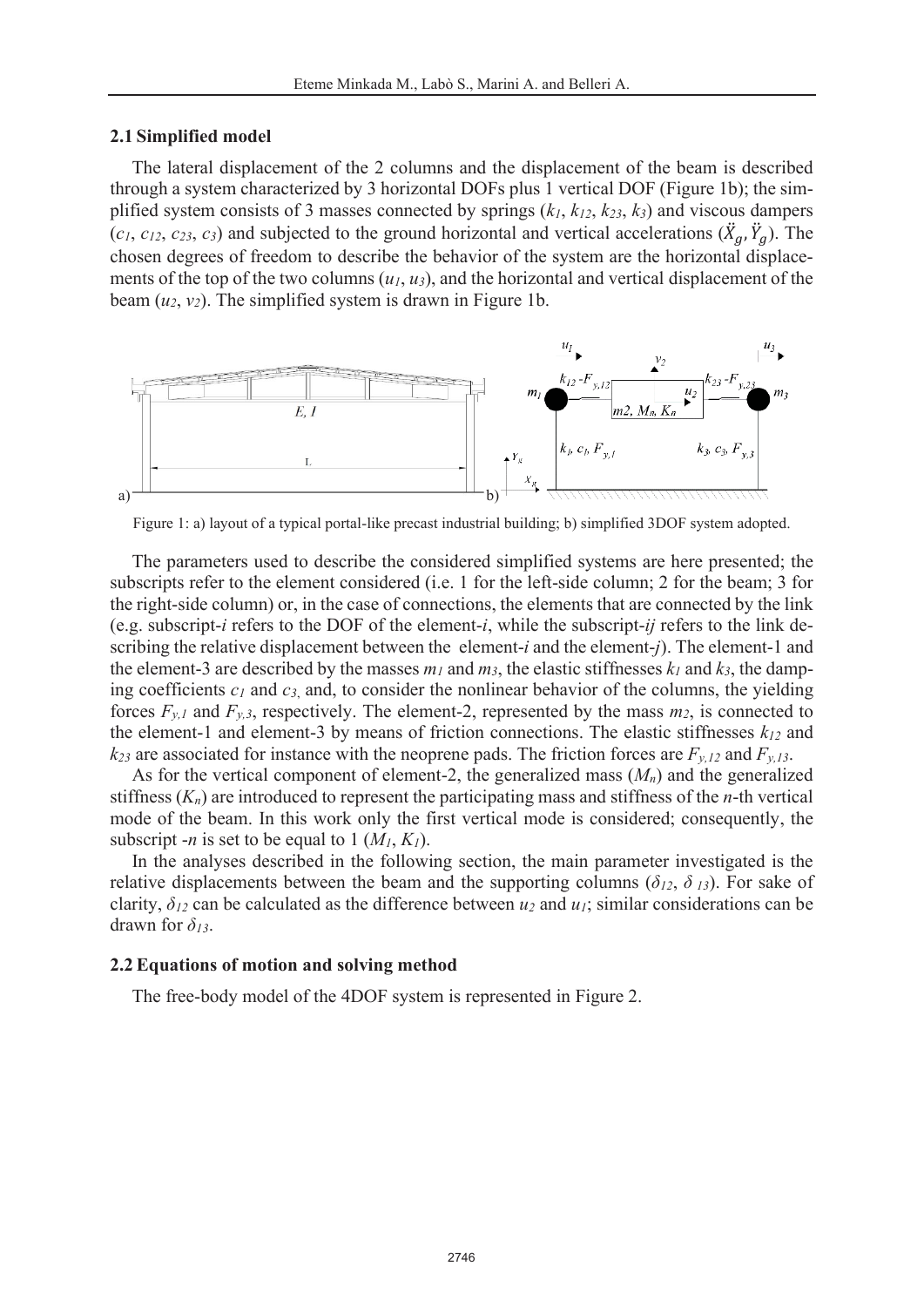

Figure 2: Free-body diagrams of the 3DOF system.

By enforcing balance to horizontal translation of element-1, element-3, it yields:

$$
m_1\ddot{u}_1 + k_1u_1 + c_1\dot{u}_1 - k_{12}(u_2 - u_1) - c_{12}(\dot{u}_2 - \dot{u}_1) = -m_1\ddot{X}_g
$$
\n(1)

$$
m_3\ddot{u}_3 + k_3u_3 + c_3\dot{u}_3 + k_{13}(u_3 - u_2) + c_{13}(\dot{u}_3 - \dot{u}_2) = -m_3\ddot{X}_g
$$
 (2)

The horizontal equilibrium on element-2 is

 $m_2\ddot{u}_2 + k_{12}(u_2 - u_1) + c_{12}(\dot{u}_2 - \dot{u}_1) - k_{13}(u_3 - u_2) - c_{13}(\dot{u}_3 - \dot{u}_2) = -m_2\ddot{X}$ (3)

The vertical component of element-2, expressed through its time-derivative in principal coordinates [24], is

$$
\frac{\partial v}{\partial t} = \left[ -K_1 v_2 - M_1 \ddot{v}_2 \right] \cdot \frac{1}{M_1} \tag{4}
$$

For a simply supported beam [24]

$$
M_1 = \frac{m_2}{2} \frac{m_2}{2L^3}
$$
\n
$$
K_1 = \frac{\pi^4 EI}{2L^3}
$$
\n(5)

Where *E* and *I* are the elastic modulus and the moment of inertia of the horizontal beam, respectively, and *L* is the length of the beam.

From the vertical displacement expressed in principal coordinates, the shear at the beam ends  $(V(0, t)$  and  $V(L, t)$  can be derived as a function of the time  $(t)$ .

$$
V(0, t) = \left[ -EI \cdot \left(\frac{\pi}{L}\right)^3 \right] \cdot v(t)
$$
  

$$
V(L, t) = -V(0, t) = \left[ EI \cdot \left(\frac{\pi}{L}\right)^3 \right] \cdot v(t)
$$
 (6)<sup>2</sup>

It is worth noting that  $V(x, t)$  does not account for the mass  $m_2$ ; the total vertical force on the column  $-i$  ( $N_i$ ) can be calculated by the algebraic sum of  $V(x,t)$  and the generalized mass multiplied by the gravity constant  $(M_1, g)$ .

The inelastic behavior of element-1, element-3 and of the link simulating the simple beamcolumn friction support is modeled by the Bouc-Wen hysteresis law [25]. The nonlinear behavior of the columns is accounted for by substituting  $k_i u_i$  (Eq. 1 and Eq. 2) with  $P(t)$ 

$$
P(t)_{column} = \alpha \cdot k_i \cdot u_i + (1 - \alpha)k_i \cdot \delta_{y,i} \cdot Z(t) \tag{7}
$$

where  $-i$  is 1 for element-1 and 2 for the element-2,  $\alpha$  is the post yielding stiffness ratio, and Z is an internal variable whose behavior is described by its derivative:

<sup>1</sup>  $\ddot{v} = \frac{\partial^2 v}{\partial t^2}$ <sup>2</sup>  $\Phi'' = \frac{\partial^2 \Phi}{\partial x^2}$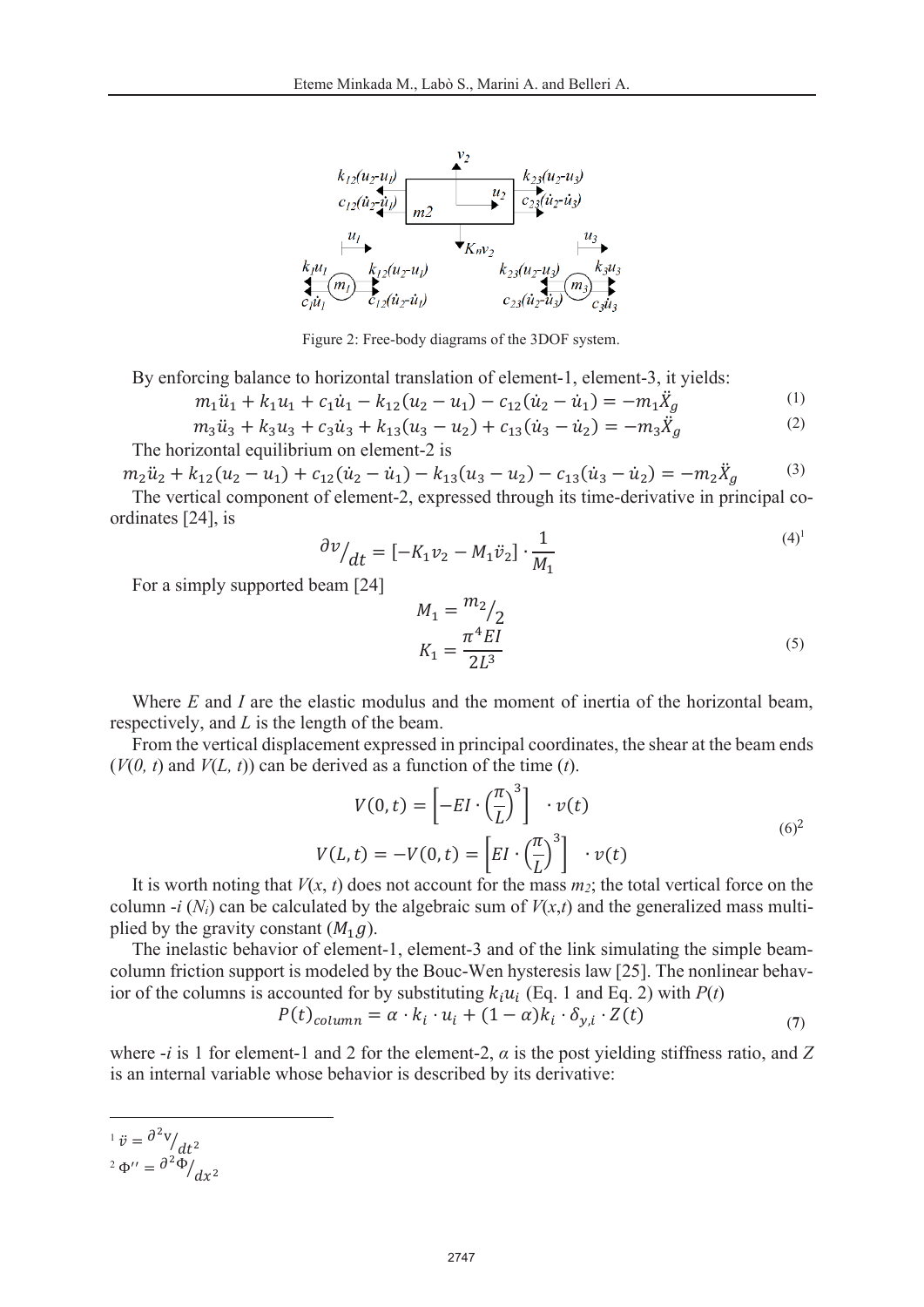$$
\frac{dZ}{dt} = \left(\frac{1}{\delta_{y,i}}\right) \cdot \left(\dot{u}_t - \gamma \cdot |\dot{u}_t| \cdot Z(t) \cdot |z(t)|^{n-1} - \nu \cdot \dot{u}_t \cdot |z(t)|^n\right) \tag{8}
$$

*n*, *ν*, and *γ* are dimensionless quantities, *n* governs the smoothness of the curve in the proximity of the yielding point, *ν* and *γ* control the size and the shape of the hysteretic loop (|*ν* |+|*γ*|=1). In this case, the yielding force of the hysteresis model is derived as a function of the columns features and it is introduced through the parameter  $F_{y,i} = k_i \cdot \delta_{y,i}$  (Eq. 7).

A similar procedure can be followed for the friction beam-to-column support; in this case, the subscript -*ij* is set equal to 12 and 23 for the left and right connection, respectively, and the displacements  $u_{12}$  and  $u_{23}$  refer to the relative displacement between the 2DOFs ( $u_2$  -  $u_1$  and  $u_2 - u_3$ ). Moreover, to simulate the simple friction support, the yielding forces of the links ( $F_{y,12}$ ) and  $F_{y,13}$ ) are derived according to the Coulomb's Law. Defining a friction coefficient  $\mu$  to characterize the contact between the column and the beam, the Coulomb's Law define the friction force  $(F_{y,ij})$  as the product between  $\mu$  and the total vertical force acting on the top of the column-*i* (*Ni*). Eq. 7 becomes

$$
P(t)_{friction} = \alpha \cdot k_{ij} \cdot u_{ij} + (1 - \alpha) \cdot (\mu \cdot (\pm V(0, t) + M_1 g)) \cdot Z(t)
$$
\n(9)

The equations of motion are solved with the function Ode45 [26], a versatile ordinary differential equation solver that adopts the Runge-Kutta method with a variable time step. The algorithm requires the conversion of the second-order differential equations into an equivalent system of first-order equations.

### **3 PARAMETRIC ANALYSIS**

The input parameters varied in the parametric analyses are summarized in Table 1.

| Parameter            | Symbol | Value or range           |                   |
|----------------------|--------|--------------------------|-------------------|
| Behavior factor      |        | 1, 1.75, 2.5, 3.25, 4.0  | l - I             |
| Damping ratio        | Li     | 1.3                      | $\lceil\% \rceil$ |
| Friction coefficient | $\mu$  | 0.1337, 0.5              | $-1$              |
| Vertical component   | V mode | No, 1 <sup>st</sup> Mode | $-1$              |
| <b>Ground Motion</b> | GM     | Mirandola, Amatrice      | -                 |

Table 1: Input parameters varied in the parametric analyses.

For the sensitivity analyses, the masses  $m_l$  and  $m_3$  are assumed equal to half of the selfweight of the single column, the elastic stiffnesses  $k_l$  and  $k_3$  are calculated from the geometry of the columns and account for a 50% reduction of the elastic modulus of the reinforced concrete due to cracking. All these parameters can be derived by the layout and the column crosssection of the reference case described in the next Section. A viscous damping model is considered; the damping coefficients  $c_1$  and  $c_3$  are considered equal and they are calculated in the parametric analyses by varying the damping ratio *ζ<sup>i</sup>* as indicated in Table 1 (with -*i* equal to 1 or 3), while the damping ratio of the vertical mode of the beam (*ζ2*) is set equal to 0.01 [19]. As for the nonlinearity, *n*, *ν*, and *γ* are assumed, for the columns, equal to 1, 0.5, 0.5, respectively, while equal to 25, 0.5, 0.5, for the simple friction support, respectively. In both cases the post yielding ratio is set equal to 0.001. The friction coefficient  $\mu$  is varied among the values 0.1337 to simulate a neoprene-concrete interface [17] and 0.5 to consider a concrete-concrete interface [27]. The stiffness of the Bouc-Wen hysteresis of the friction support is set equal to  $k_{12}$ =  $k_{23}$ =49000 [N/m] [17] for  $\mu$ =0.1337, while it is assumed equal to 1832461 [N/m] when the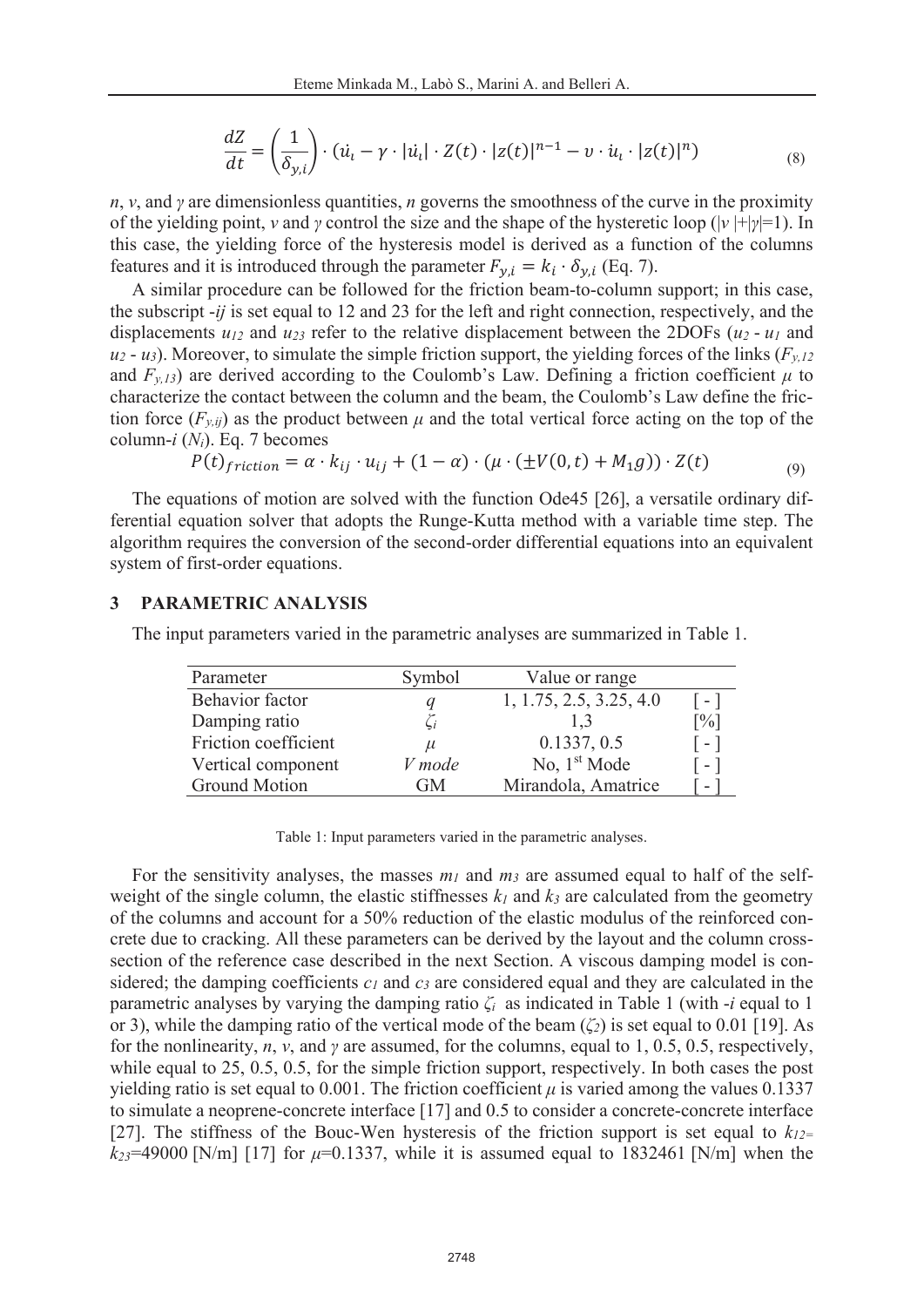friction coefficient is set equal to 0.5. The cases with and without the vertical DOF are both performed to evaluate the influence of the vertical component. The analyses are performed considering as seismic input the main shocks recorded in the L'Aquila station (Italy) during the 2008 seismic events, and in the Mirandola station (Italy) during the 2012 seismic events.

#### **3.1 Parametric analyses and preliminary considerations**

The results of the parametric analyses are reported in Figure 3 as a function of *q* in terms of ratio between the relative displacement ( $\delta_{12} = u_2 - u_1$ ) and  $\delta_R$ , corresponding to the value  $\delta_{12}$  obtained in the reference case with  $\zeta = \zeta = 3\%$ ,  $\mu = 0.1337$ ,  $\eta = 1$ , and without the vertical component (indicated in the plot with a full black circle). Considering the geometric symmetry of the system, the same results would be obtained plotting *δ13*.



Figure 3: Parametric analyses results for the different ground motions considered. For both the GM the results are plotted as a function of *q* as the ratio between the relative displacement ( $\delta_{12}$ ) and  $\delta_R$  corresponding to  $\delta_{12}$  of the reference case ( $\zeta_I = \zeta_3 = 3\%$ ,  $\mu = 0.1337$ ,  $q=1$ , No *V Mode*).

Increasing the behavior factor (*q*) the relative displacement ( $\delta$ ) decreases following an almost linear trend; *q* affects more the case of Mirandola (with *q*=4, almost 60% reduction) than the case of L'Aquila (with *q*=4 almost 10% reduction).

The friction parameter  $(\mu)$  significantly affects the relative displacement between the beam and the columns; increasing  $\mu$  such relative displacement decreases.

The relative displacements increase by considering the vertical component; the maximum increasing value is shown in the case of Mirandola (+30%); this is considered a reasonable result observing that Mirandola is the site in which the maximum values of the vertical component were recorded. As for the case of L'Aquila, the increase is lower. Introducing *ζ*=0.01 leads to variations that range between  $\pm 2\%$  with respect to the reference case.

#### **4 REFERENCE CASE**

To validate the simplified model presented, time history analyses have been carried out on a reference case study resembling a typical '70s precast industrial building. The building is supposed to be located in Mirandola (Emilia-Romagna, Italy). The building has a rectangular plan and story height (under the beam) equal to 5.35 (m). The bearing structure is made of precast frames designed according to the regulation codes at that time. The main frame of the building is composed of 2 columns and a double-tapered beam with a net span equal to 10.65 (m); accordingly, an I-section beam with a variable height between 0.40 (m) and 1.50 (m) is supposed.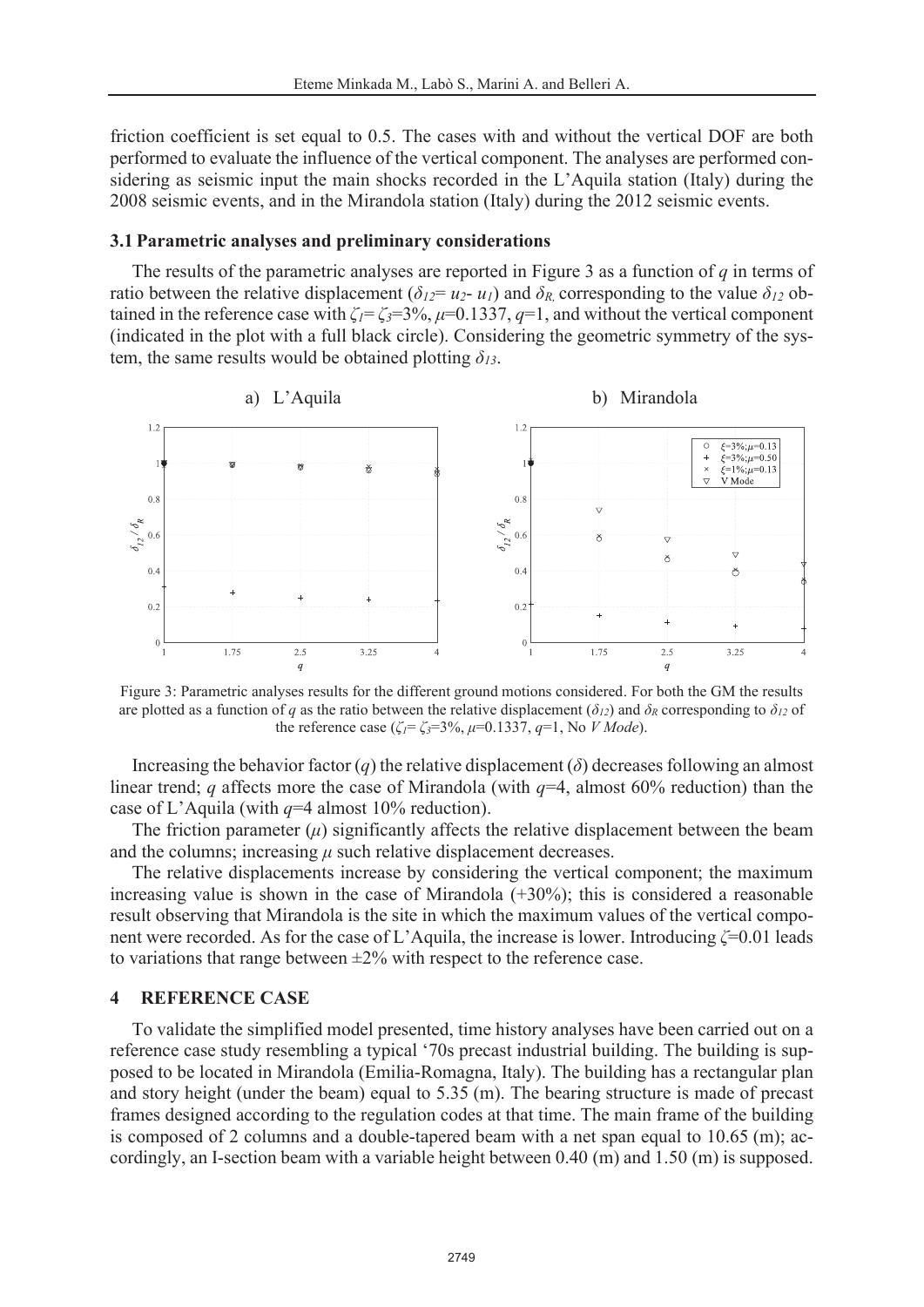The portal-to-portal distance is about 6.70 (m) and an overall roof weight of 2.40 ( $kN/m<sup>2</sup>$ ) is assumed. The columns have a square cross-section  $0.34 \times 0.34 \text{ (m}^2)$  with a longitudinal reinforcement ratio equal to 0.8 (%). Furthermore, each column has a RC fork at the top, in which the beam is housed thus creating a simple-friction connection. A C28/35 concrete (28 MPa characteristic cylindrical strength), and Feb38k (380 MPa characteristic yield strength) steel are considered.

### **4.1 Finite Element Model**

The model and the analyses are carried out with the finite element software MidasGen 2020 [28]. Beams and columns are modeled as beam elements; the double-tapered beam is modeled as an elastic element with equivalent rectangular cross-section  $0.12x0.85$  (m<sup>2</sup>). Being simply lying on the columns, it should not be directly damaged by seismic loading. To account for the nonlinear behavior of the columns, Takeda lumped plastic hinges are introduced.

As for the constraints, the columns are fixed at the base while the beam-to-column connection is modeled using a "Friction Pendulum" general link with a very high radius of curvature. The link in the global vertical direction of the beam-column connection is set to behave as a rigid compression-only element.

Parametric analyses are carried out for four different cases by varying the parameters  $\zeta$ ,  $\mu$ , and *V Mode* reported in Table 1; the main shock recorded in the Mirandola station during the 2012 seismic events and a behavior factor (*q*) equal to 2.5 are assumed. The considered cases are summarized in Table 2.

### **4.2 Results and discussion**

Figure 4 shows the results in terms of the ratio between the relative beam-column displace-

ment and the beam support length indicated by the code ( $\Delta = \frac{\delta_{ij}}{\delta_{REF}}$ ). In this case,  $\delta_{RFF}$  = 11.55cm is considered [29].

According with the preliminary consideration made in Section 3, the results show that the relative displacement decreases when the friction coefficient increases (-16%), *Δ* increase when the vertical component (1<sup>st</sup> *V Mode*) is considered; in particular, the relative displacement increases by 17% compared to the reference case. By varying the damping ratio (from  $\zeta = 3\%$  to *ζi*=1%) an increase of the relative displacement of approximately 5% compared to the reference case is showed.

Second, with the empty circle, the results obtained from the finite element model and the simplified model are compared. From the comparison, it can be observed that the simplified model can accurately predict the relative displacement between the beam and the column at the beam to column support. In this case, the maximum variation is about -10% with respect to the FEM model; the underestimation of the relative displacement could be due to the different models used for describing the beam-column connection in the two models and to the higher number of degrees of freedom in the FE model.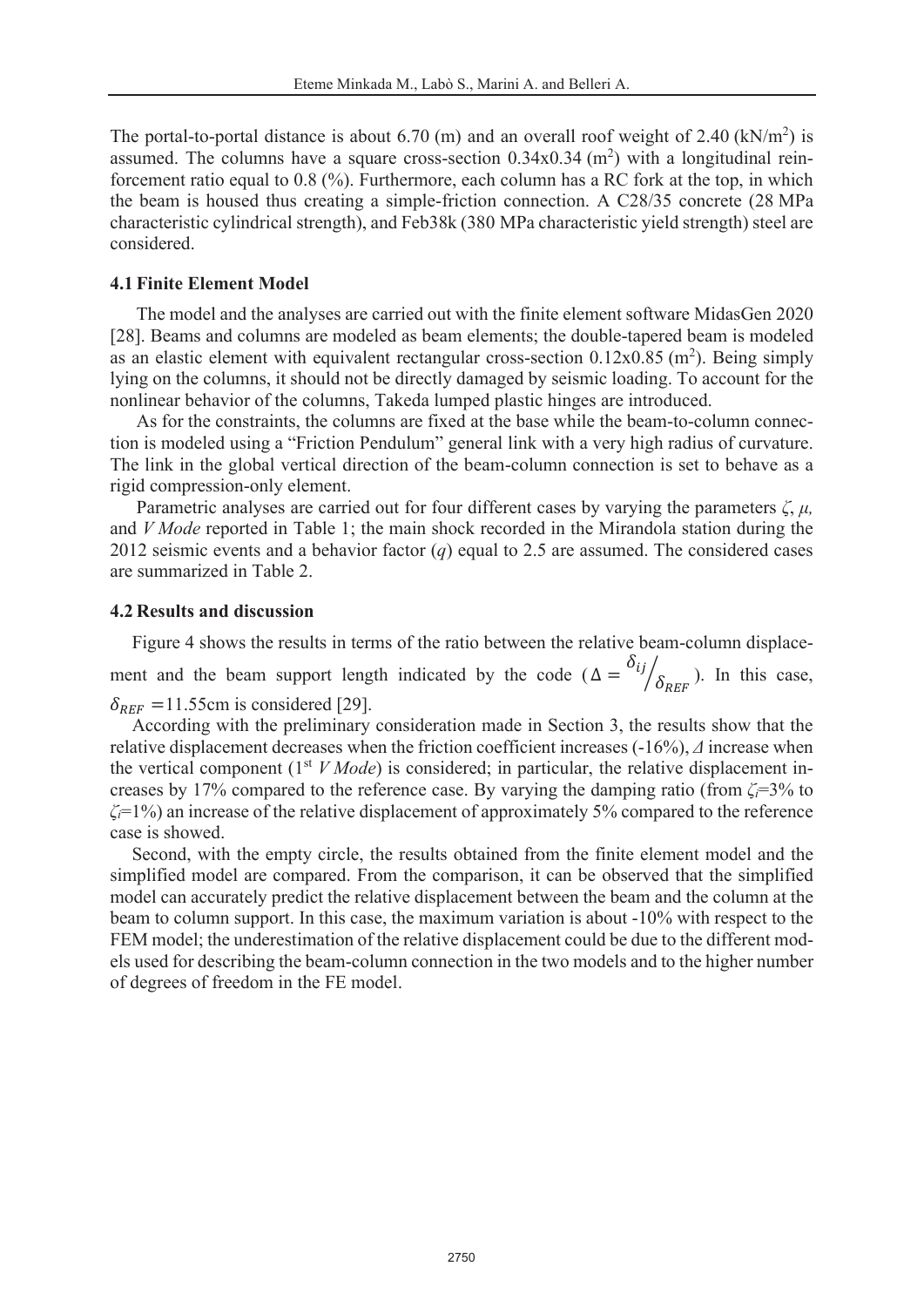

|        |            | u          | V Mode         |
|--------|------------|------------|----------------|
| case 1 | $3\%$ 0.13 |            | N <sub>0</sub> |
| case 2 | $3\%$ 0.50 |            | No             |
| case 3 | $1\%$ 0.13 |            | No             |
| case 4 |            | $3\%$ 0.13 | Yes            |

Table 2: Considered cases in the parametric analyses.

Figure 4: Parametric analyses results for the different model considered and comparison between the FEM and the simplified model. The results are expressed in terms of ratio between the relative displacement  $(\delta_{ij})$ and the length of the support  $(\delta_{REF})$ .

### **5 CONCLUSIONS**

In this paper, a simplified model to evaluate the behavior of precast portal frames with beamto-column simple friction connection is presented. The behavior of the portal frame has been investigated through a 4DOF model and parametric analyses have been carried out by varying the main parameters of the frame and of the simple friction connection (*q*, ζ, *μ*, *V Mode*).

The results of the parametric analyses showed that the friction coefficient  $(\mu)$  is the parameter that most significantly affect the relative displacement between the columns and the beam. The vertical component of the ground motion is another parameter that should be accurately considered in the evaluation of the beam- loss of support is; if the vertical component of the ground motion is not considered, there is an underestimation of the relative displacements between the beam and the columns, thus resulting in an unconservative approach. Finally, the more the nonlinear behavior of the structure, the less is the relative displacement between the beam and the column; the parameter  $\zeta$  (i.e. damping ratio) does not significantly affect the relative displacement. The results of the parametric analyses have been validated and assessed through a 2D finite element model.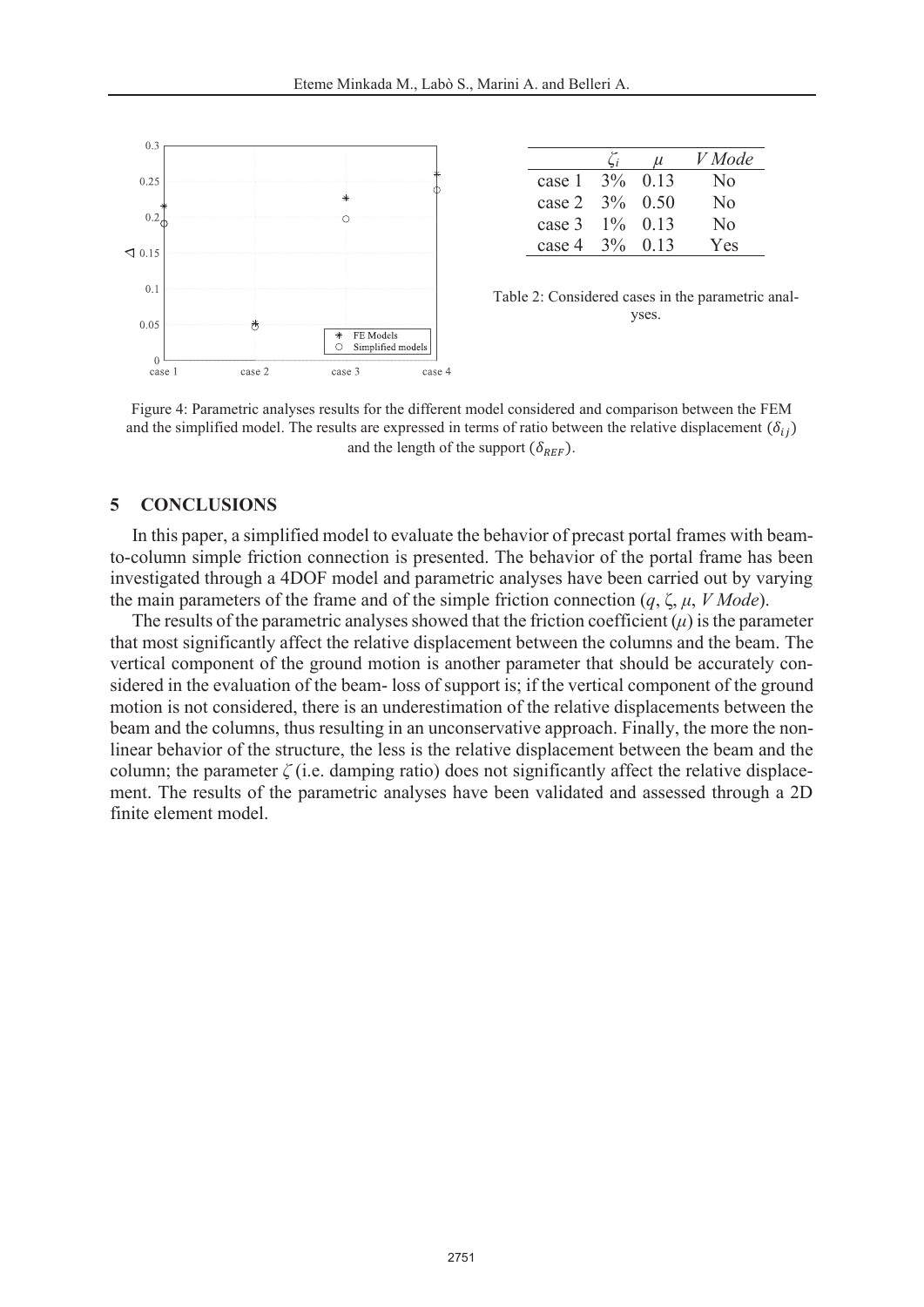# **REFERENCES**

- [1] A. Belleri , E. Brunesi, R. Nascimbene, M. Pagani and P. Riva, "Seismic performance of precast industrial facilities following major earthquakes in the italian territory," *Journal of performance of costructed facilities,* vol. 29, no. 5, 2015.
- [2] A. Belleri, M. Torquati, P. Riva and R. Nascimbene, "Vulnerability assessment and retrofit solutions of precast industrial structures," *Earthquake and structures,* vol. 8, no. 3, pp. 801-820, 2015.
- [3] A. Belleri, "Displacement based design for precast concrete frames with not-emulative connections," *Engineering structures,* vol. 141, pp. 228-240, 2017.
- [4] M. Ercolino, G. Magliulo and G. Manfredi, "Failure of a precast RC building due to Emilia Romagna earthquakes," *Engineering structures,* vol. 118, pp. 262-273, 2016.
- [5] D. A. Bournas, P. Negro and F. F. Taucer, "Performance of industrial buildings during the Emilia earthquakes in Northern Italy and raccomandations for strengthening," *Bulleting of earthquake engineering,* vol. 12, no. 5, pp. 2383-2404, 2014.
- [6] G. Magliulo, M. Ercolino, C. Petrone, O. Coppola and G. Manfredi, "The Emilia Earthquake: seismic performance of precast reinforced concrete buildings," *Earthquake Spectra,* pp. 891-912, May 2014.
- [7] F. Minghini, E. Ongaretto, V. Ligabue, M. Savoia and N. Tullini, "Observational failure analysis of precast buildings after the 2012 Emilia earthquakes," *Earthquakes and structures,* vol. 11, no. 2, pp. 327-346, 2016.
- [8] E. Nastri, M. Vergato and M. Latour, "Performance evaluation of seismic retrofitted RC precast industrial building," *Earthquakes and structures,* vol. 12, no. 1, 2017.
- [9] M. Palanci, S. M. Senel and A. Kalkan, "Assessment of one story existing precast industrial buildings in Tukey based on fragility curves," *Bulleting of earthquake engineering,* vol. 15, no. 1, pp. 271-289, 2017.
- [10] E. Brunesi, R. Nascimbene, D. Bolognini and D. Belotti, "Experimental investigation of the cyclic response of reinforced precast concrete framed structures," *PCI Journal,* vol. 60, no. 2, pp. 57-79, 2015.
- [11] A. Belleri, M. Torquati, A. Marini and P. Riva, "Horizontal cladding panels: in-plane seismic performance in precast concrete buildings," *Bulletting of earthquake engineering,* vol. 14, pp. 1103-1129, 2016.
- [12] A. Belleri, F. Cornali, C. Passoni, A. Marini and P. Riva, "Evaluation of out-of plane seismic performance of column-to-column precast concrete cladding panels in onestorey industrial buildings," *Earthquake engineering and structural dynamics,* vol. 47, pp. 397-417, 2017.
- [13] B. Dal Lago, P. Negro and A. Dal Lago, "Seismic design and performance of dryassembled precast structures with adaptival joints," *Soil dynamics and earthquake engineering,* vol. 106, pp. 182-195, 2018.
- [14] M. Torquati, A. Belleri and P. Riva, "Displacement-based assessment for precast concrete frames with non-emulative connections," *Journal of earthquake engineering,*  2018.
- [15] I. Iervolino, A. Spillatura and P. Bazzurro, "RINTC e project: risk assessment of existing residential reinforced concrete buildings in Italy," in *7th ECCOMAS thematics*